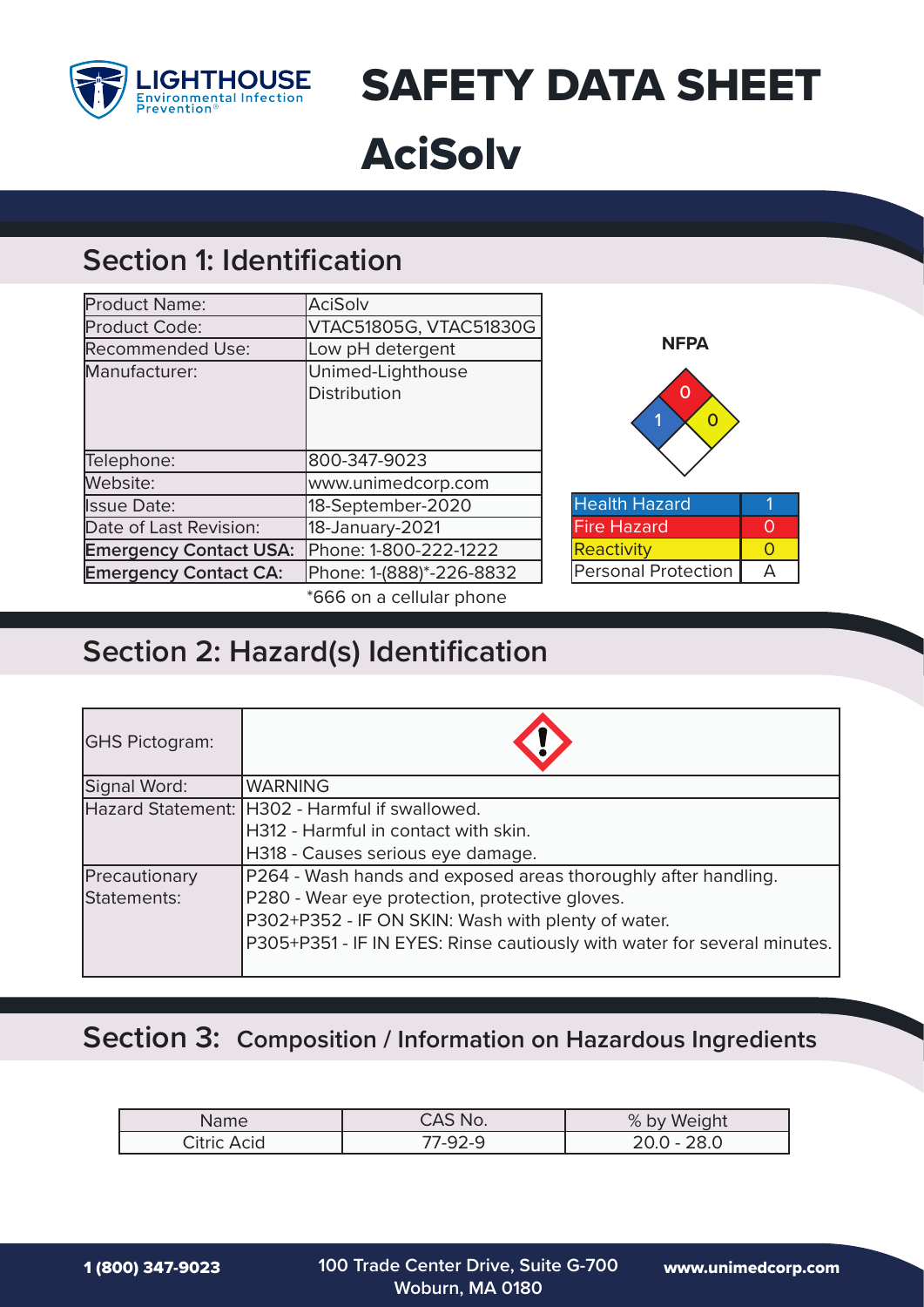

# **Section 4: First Aid Measures**

| Eye Contact:         | Immediately flush with cool water for at least 20 minutes. Seek medical        |
|----------------------|--------------------------------------------------------------------------------|
|                      | attention immediately.                                                         |
| <b>Skin Contact:</b> | Immediately wash skin with soap and water for at least 20 minutes while        |
|                      | removing contaminated clothing. Seek medical attention if irritation persists. |
| Ingestion:           | Do NOT induce vomiting. Drink cool water. Transport to an emergency            |
|                      | medical center. Never give anything by mouth to an unconscious person.         |
| Inhalation:          | Move victim to fresh air. Seek medical attention immediately.                  |
|                      |                                                                                |

## **Section 5: Fire Fighting Measures**

| <b>Extinguishing Media:</b>   | Use extinguishing measures appropriate to local           |  |
|-------------------------------|-----------------------------------------------------------|--|
|                               | circumstances and surrounding environment.                |  |
| Flash Point:                  | Not applicable.                                           |  |
| Auto Ignition Temperature:    | Not applicable.                                           |  |
| Specific hazards:             | Not flammable or combustible.                             |  |
| Special protective equipment: | As in any fire, wear a self-contained breathing apparatus |  |
|                               | (SCBA), approved according to NFPA / NIOSH or equivalent  |  |
|                               | and full protective gear.                                 |  |

# **Section 6: Accidental Release Measures**

| <b>Personal Precautions:</b>      | Keep personnel from entering spill area.                       |
|-----------------------------------|----------------------------------------------------------------|
| <b>Environmental Precautions:</b> | Avoid runoff into storm sewers, ditches and waterways.         |
| Methods for Containment:          | Contain spills with an inert absorbent material, (sand, earth, |
|                                   | vermiculite) and place in container for disposal according     |
|                                   | to local and national regulations.                             |
| Methods for Cleanup:              | Flush away traces with water and clean with mop or rags.       |

# **Section 7: Handling and Storage**

|          | Handling: Use with adequate ventilation. Avoid breathing vapors, spray, or mist.                                                                                                           |
|----------|--------------------------------------------------------------------------------------------------------------------------------------------------------------------------------------------|
| Storage: | Store in a cool dry place. Keep partially used containers closed and away from<br>heat and humidity. Do not exceed storage temperature of (50 °C) 120°F. Keep out<br>of reach of children. |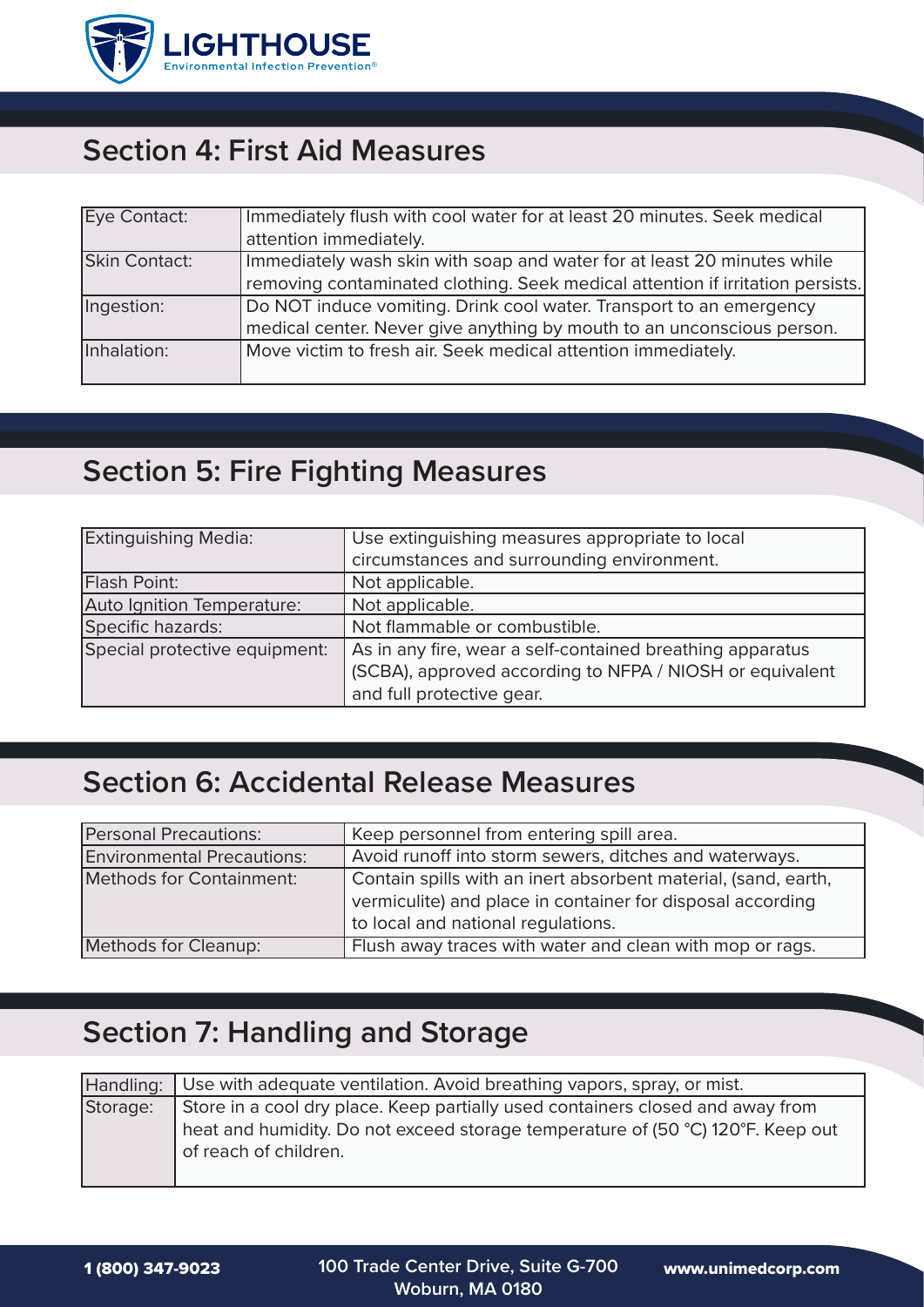

# **Section 8: Exposure Controls / Personal Protection**

| <b>Engineering Controls:</b>   | Good general ventilation should be sufficient.              |  |
|--------------------------------|-------------------------------------------------------------|--|
| Eye Protection:                | Safety glasses are required.                                |  |
| Skin Protection:               | Gloves are required.                                        |  |
| <b>Respiratory Protection:</b> | Use an approved respirator if exposure limits are exceeded. |  |
| Hygiene Measures:              | Handle in accordance with good industrial hygiene and       |  |
|                                | safety practice.                                            |  |

# **Section 9: Physical and Chemical Properties**

| Appearance:            | <b>Clear Liquid</b>          | <b>Boiling Point:</b>    | $>212^{\circ}F$     |
|------------------------|------------------------------|--------------------------|---------------------|
| Color:                 | <b>Colorless-Straw Color</b> | Flash Point:             | Not determined.     |
| Odor:                  | <b>Mild</b>                  | <b>Water Solubility:</b> | Completely soluble. |
| $pH$ :                 | < 1.0                        | Vapor Density:           | Not determined.     |
| Specific Gravity:      | 1.050 -1.10                  | Vapor Pressure:          | Not determined.     |
| <b>Freezing Point:</b> | Not determined.              | <b>Evaporation Rate:</b> | Not determined.     |

#### **Section 10: Stability and Reactivity**

| <b>Chemical Stability:</b> | Stable under normal conditions. |
|----------------------------|---------------------------------|
| Hazardous Reactions:       | None known.                     |
| Conditions to Avoid:       | Extreme heat.                   |
| Incompatible Materials:    | Strong base, nitrocarbons and   |
|                            | chlorocarbons.                  |

## **Section 11: Toxicological Information**

Inhalation, eye contact and skin contact. Likely Routes of Exposure:

#### **Potential Health Effects**

| Eyes:             | Causes serious eye irritation.                                 |
|-------------------|----------------------------------------------------------------|
| Skin:             | May cause skin irritation. Prolonged contact may cause dryness |
|                   | of the skin.                                                   |
| Inhalation:       | Prolonged inhalation of high concentrations may damage respi-  |
|                   | ratory system.                                                 |
| Ingestion:        | Gastrointestinal symptoms, including upset stomach. Nausea,    |
|                   | vomiting.                                                      |
| Chronic Exposure: | Health injuries are not known or expected under normal use.    |